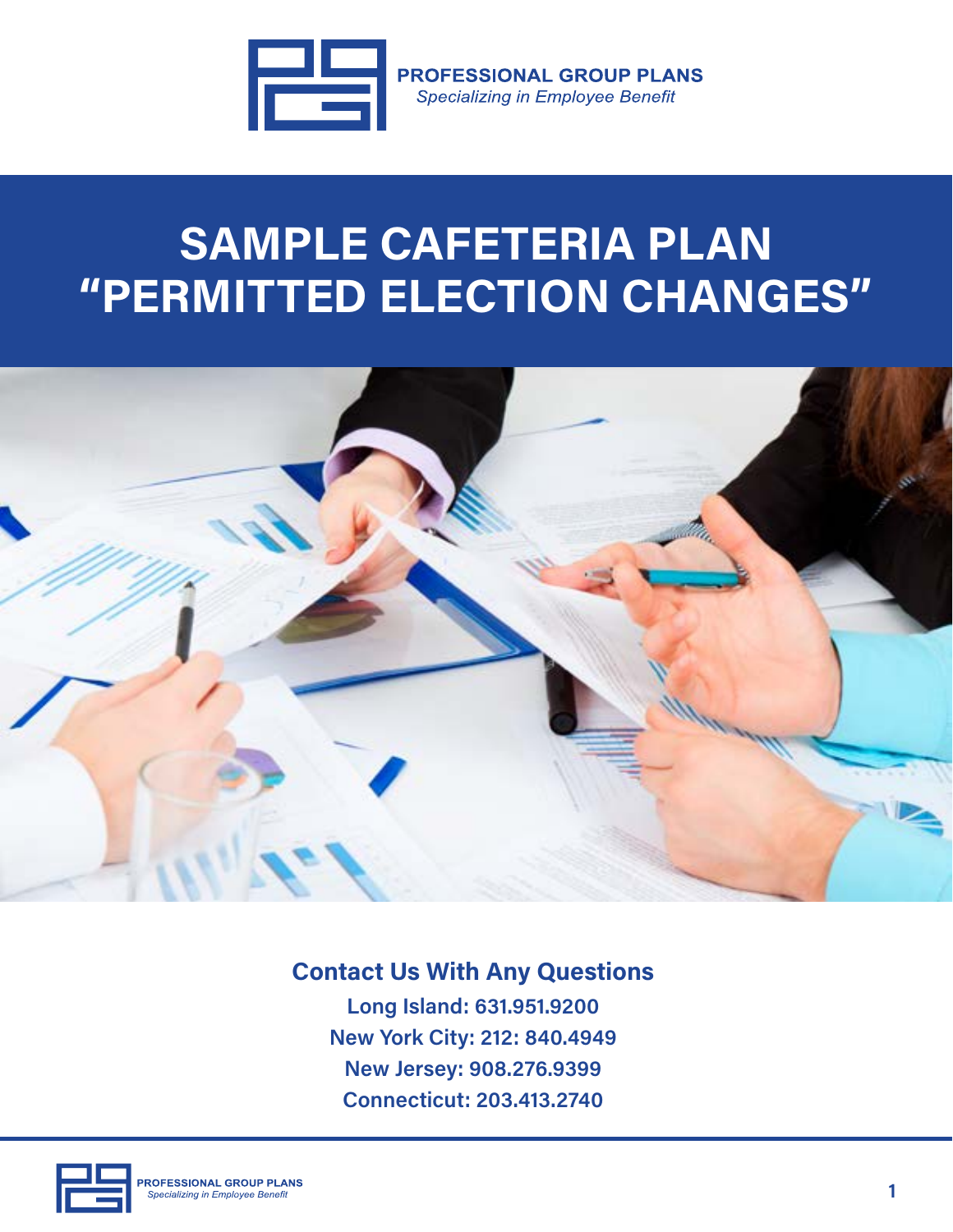## **SAMPLE CAFETERIA PLAN "PERMITTED ELECTION CHANGES"**

Cafeteria plans are governed by Internal Revenue Code § 125 requiring employees to make irrevocable elections before the start of the plan year. Midyear changes are prohibited except on account of and consistent with certain status change events. IRS regulations outline the types of events and permitted election changes.

Each employer's cafeteria plan document may adopt some or all of the IRS permitted election changes but cannot go beyond the IRS-permissible items. Employers also should ensure consistency between their cafeteria plan document and their group contract(s).

| <b>EVENT</b>                                                         | <b>HEALTH (MEDICAL/</b><br><b>DENTAL VISION)</b>                                                                                                                                                                                                                                                                                                              | <b>HEALTH CARE FSA</b>                                                                                                                                                                                                         | <b>DEPENDENT CARE</b><br><b>ACCOUNT</b>                                                                                                                                                                                                                                                                                                            |
|----------------------------------------------------------------------|---------------------------------------------------------------------------------------------------------------------------------------------------------------------------------------------------------------------------------------------------------------------------------------------------------------------------------------------------------------|--------------------------------------------------------------------------------------------------------------------------------------------------------------------------------------------------------------------------------|----------------------------------------------------------------------------------------------------------------------------------------------------------------------------------------------------------------------------------------------------------------------------------------------------------------------------------------------------|
| 1. Change in Legal Marital Status                                    |                                                                                                                                                                                                                                                                                                                                                               |                                                                                                                                                                                                                                |                                                                                                                                                                                                                                                                                                                                                    |
| Gain dependent(s) due to<br>marriage                                 | - Employee may<br>enroll Employee and<br>newlyeligible spouse<br>and/or newly-eligible<br>stepchild(ren).<br>- Employee also may<br>add previously-eligible<br>children under IRS tag-<br>along option.<br>- Employee may drop<br>Employee's and/or<br>children's coverage IF<br>other coverage for the<br>person(s) takes effect<br>under new spouse's plan. | - Employee may enroll<br>or increase election<br>due to newly-acquired<br>Dependent(s).<br>• Employee may stop<br>or decrease election<br>if Employee or<br>Dependent(s) become<br>eligible under new<br>spouse's health plan. | - Employee may enroll<br>or increase election<br>due to newly-acquired<br>Dependent(s).<br>• Employee may stop<br>or decrease election if<br>Dependent(s) become<br>eligible under new<br>spouse's DCAP plan.<br>• Employee may stop<br>election if new spouse<br>disqualifies (i.e, spouse is<br>not employed, disabled or<br>full-time student). |
| Lose spouse (e.g., divorce,<br>legal separation, death of<br>spouse) | - Employee may drop<br>coverage only for spouse.<br>- Employee may enroll<br>Employee and/or<br>Dependents who lose<br>eligibility under spouse's<br>plan. (If any one person<br>loses eligibility, Employee<br>may enroll Employee and<br>all eligible Dependents<br>under IRS tag-along<br>option.)                                                         | - Employee may enroll or<br>increase election due to<br>loss of coverage under<br>spouse's health plan.<br>- Employee may drop or<br>decrease election due to<br>spouse losing eligibility.                                    | - Employee may enroll<br>or increase election<br>due to newly-eligible<br>Dependent(s) (e.g., loss<br>of non-working spouse).<br>• Employee may stop<br>or decrease election<br>if Dependent(s)<br>become ineligible (e.g.,<br>Dependents now live with<br>ex-spouse).                                                                             |

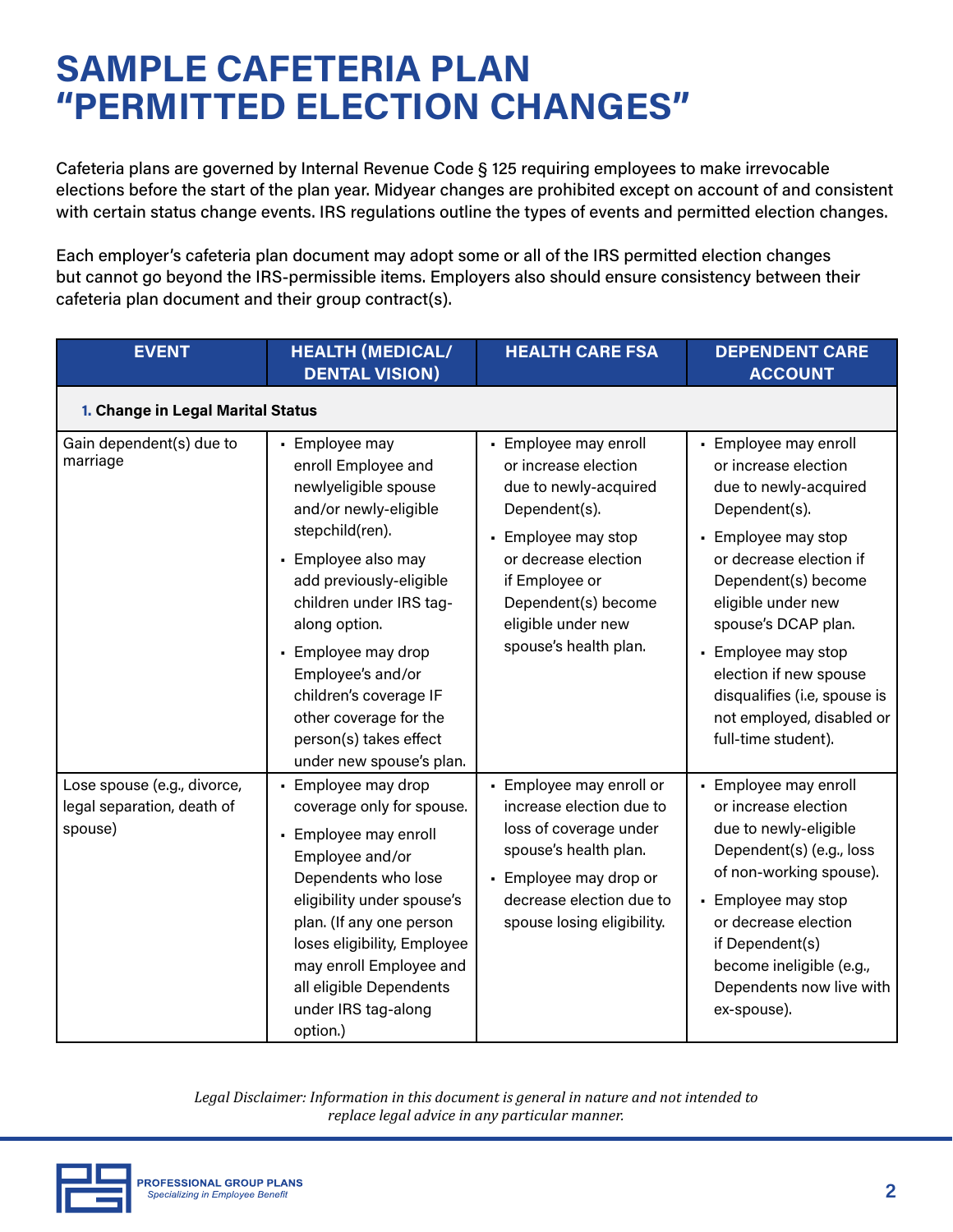| <b>EVENT</b>                                                                                                                                                               | <b>HEALTH (MEDICAL/</b><br><b>DENTAL VISION)</b>                                                                                                                                                                                              | <b>HEALTH CARE FSA</b>                                                                                                                                                                                                                                    | <b>DEPENDENT CARE</b><br><b>ACCOUNT</b>                                                                                                                                                                                             |
|----------------------------------------------------------------------------------------------------------------------------------------------------------------------------|-----------------------------------------------------------------------------------------------------------------------------------------------------------------------------------------------------------------------------------------------|-----------------------------------------------------------------------------------------------------------------------------------------------------------------------------------------------------------------------------------------------------------|-------------------------------------------------------------------------------------------------------------------------------------------------------------------------------------------------------------------------------------|
| 2. Change in Number of Dependents                                                                                                                                          |                                                                                                                                                                                                                                               |                                                                                                                                                                                                                                                           |                                                                                                                                                                                                                                     |
| Gain child (e.g., birth,<br>adoption or placement for<br>adoption)                                                                                                         | - Employee may<br>enroll Employee and<br>newlyeligible child.<br>- Employee also may<br>enroll previously-eligible<br>Dependents under IRS<br>tag-along option.                                                                               | Employee may enroll or<br>increase election due to<br>change in number of eligible<br>Dependents.                                                                                                                                                         | Employee may enroll or<br>increase election due to<br>change in number of eligible<br>Dependents.                                                                                                                                   |
| Lose child (e.g., death)                                                                                                                                                   | Employee may drop<br>coverage only for the child<br>who was lost.                                                                                                                                                                             | Employee may drop or<br>decrease election due to<br>change in number of eligible<br>Dependents.                                                                                                                                                           | Employee may drop or<br>decrease election due to<br>change in number of eligible<br>Dependents.                                                                                                                                     |
|                                                                                                                                                                            | 3. Change in Employment Status that Triggers GAINING Eligibility (Employee or Dependent)                                                                                                                                                      |                                                                                                                                                                                                                                                           |                                                                                                                                                                                                                                     |
| Employee's status change<br>results in gaining eligibility<br>under this plan (e.g., new<br>job; part-time to full-time)                                                   | Employee may add<br>coverage for Employee and<br>Dependent(s).                                                                                                                                                                                | Employee may enroll.                                                                                                                                                                                                                                      | Employee may enroll.                                                                                                                                                                                                                |
| Dependent's status<br>change results in gaining<br>eligibility under another<br>employer's plan (e.g., new<br>job; part-time to full-time)                                 | Employee may drop<br>coverage for Employee and<br>Dependent(s) if they are<br>added to Dependent's new<br>plan.                                                                                                                               | Employee may drop or<br>decrease election due to<br>spouse's new health plan.                                                                                                                                                                             | - Employee may enroll due<br>to spouse's new job.<br>• Employee may stop<br>or decrease election if<br>Dependent(s) become<br>eligible under spouse's<br>new DCAP plan.                                                             |
|                                                                                                                                                                            | 4. Change in Employment Status that Triggers LOSING Eligibility (Employee or Dependent)                                                                                                                                                       |                                                                                                                                                                                                                                                           |                                                                                                                                                                                                                                     |
| Employee's employment<br>change results in losing<br>eligibility under this<br>employer's plan (e.g., fulltime<br>to part-time; unpaid leave)                              | Coverage ends. (COBRA<br>may apply.)<br><b>Note: If Employee regains</b><br>eligibility (e.g., rehire) within<br>30 days, prior election is<br>automatically reinstated<br>(unless Open Enrollment<br>or another qualifying event<br>occurs). | Coverage ends. (COBRA<br>may apply.)<br><b>Note: If Employee regains</b><br>eligibility (e.g., rehire) within<br>30 days, prior election is<br>automatically reinstated<br>upon return (unless Open<br>Enrollment or another<br>qualifying event occurs). | Coverage ends.<br><b>Note: If Employee regains</b><br>eligibility (e.g., rehire) within<br>30 days, prior election is<br>automatically reinstated<br>upon return (unless Open<br>Enrollment or another<br>qualifying event occurs). |
| Dependent's employment<br>change results in<br>losing eligibility under<br>another employer's plan<br>(e.g., spouse loses job;<br>full-time to part-time,<br>unpaid leave) | - Employee may enroll<br>Employee and/or<br>Dependents who lose<br>eligibility under spouse's<br>plan.<br>• Employee also may enroll<br>other eligible Dependents<br>under IRS tag-along<br>option.                                           | Employee may enroll or<br>increase election due to loss<br>of other health coverage.                                                                                                                                                                      | - Employee may enroll or<br>increase election due to<br>loss of other DCAP.<br>• Employee may stop<br>election if spouse<br>disqualifies (e.g.,<br>unemployed spouse).                                                              |

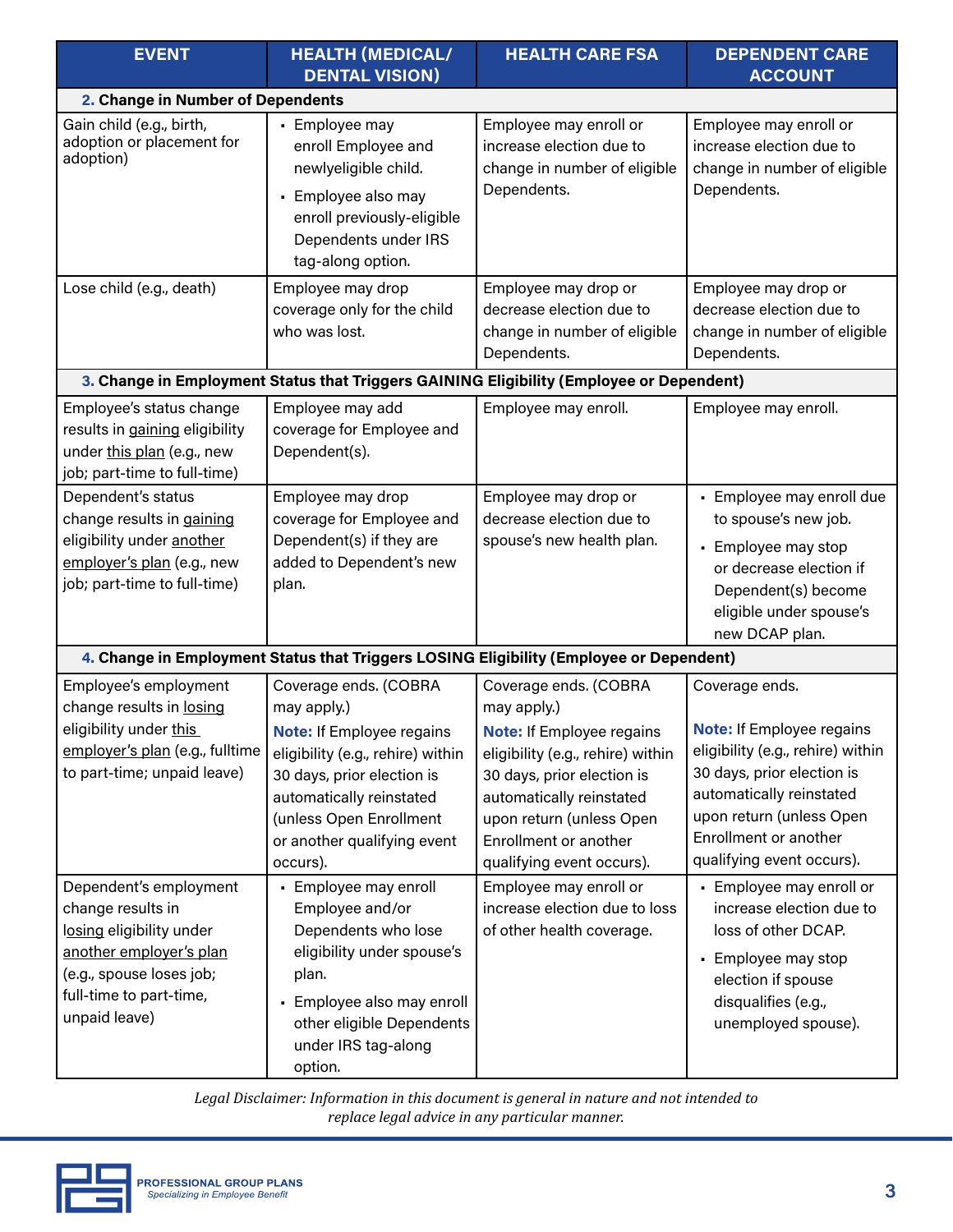| limit)                  | Dependent. | loss of other coverage.                        | (e.g., reaches age 13). |
|-------------------------|------------|------------------------------------------------|-------------------------|
|                         |            | • Employee may stop<br>or decrease election if |                         |
|                         |            | Dependent becomes                              |                         |
|                         |            | ineligible for FSA<br>reimbursement.           |                         |
| 6. Plan Changes in COST |            |                                                |                         |

| Plan makes automatic<br>small cost change(s) | N/A. (Plan provides that<br>Employee's elections<br>(contributions) change<br>automatically.)                                                                                                                    | N/A | N/A                                                                                                                                                       |
|----------------------------------------------|------------------------------------------------------------------------------------------------------------------------------------------------------------------------------------------------------------------|-----|-----------------------------------------------------------------------------------------------------------------------------------------------------------|
| Plan makes SIGNIFICANT<br>cost change        | If cost INCREASE, Employee<br>may change to another plan<br>offering similar coverage (or<br>drop coverage if similar plan<br>not available).<br>If cost DECREASE,<br>Employee may enroll or<br>change coverage. | N/A | If INCREASE, Employee may<br>increase election due to<br>provider's cost increase, but<br>not if provider is Employee's<br>relative.<br>If DECREASE, N/A. |



Employee may enroll or increase election due to newly-eligible Dependent.

• Employee may enroll or increase election due to Employee may enroll or increase election due to newlyeligible Dependent.

(Due to DCAP age limit, this is unlikely unless Dependent is disabled, requiring day

Employee may stop election if child becomes ineligible

care.)

## **5. Dependent Gains or Loses Eligibility (other than marital status or employment changes)**

**DENTAL VISION)**

enroll Employee and newlyeligible Dependent.

• Employee also may add previously-eligible Dependent(s) under IRS

tag-along option.

Employee may drop coverage only for affected

• Employee may

**EVENT HEALTH (MEDICAL/** 

Dependent gains eligibility (e.g., becomes student)

**Note:** Federal health care reform removed student requirement under age 26, so this status change

Dependent loses eligibility (e.g., child reaches age

event is rare.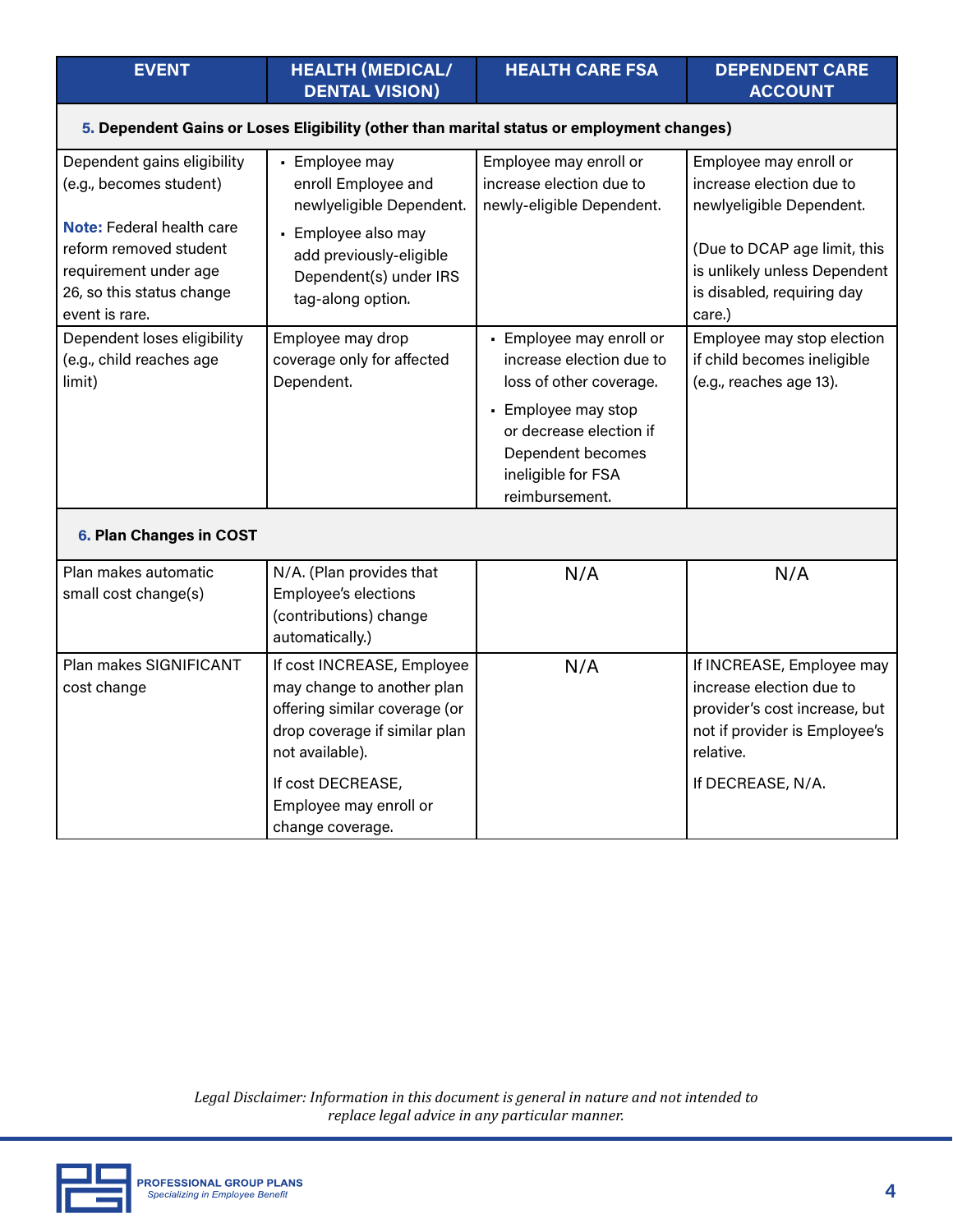| <b>EVENT</b>                                                                                        | <b>HEALTH (MEDICAL/</b><br><b>DENTAL VISION)</b>                                                                                                                  | <b>HEALTH CARE FSA</b> | <b>DEPENDENT CARE</b><br><b>ACCOUNT</b>                                                                    |  |  |
|-----------------------------------------------------------------------------------------------------|-------------------------------------------------------------------------------------------------------------------------------------------------------------------|------------------------|------------------------------------------------------------------------------------------------------------|--|--|
| 7. Plan Changes in COVERAGE                                                                         |                                                                                                                                                                   |                        |                                                                                                            |  |  |
| Plan makes SIGNIFICANT<br>curtailment in coverage                                                   | Employee may change to<br>another plan offering similar<br>coverage (or drop if no<br>similar option).                                                            | N/A                    | Employee may change<br>election only due to change<br>in provider or change in<br>hours of dependent care. |  |  |
| Plan adds new benefit or<br>coverage option                                                         | Employee may elect the<br>newly-added option.                                                                                                                     | N/A                    | N/A                                                                                                        |  |  |
| Plan eliminates benefit or<br>coverage option                                                       | Employee may elect another<br>option.                                                                                                                             | N/A                    | N/A                                                                                                        |  |  |
| Other employer's plan<br>increases coverage                                                         | Employee may drop<br>coverage for Employee or<br>Dependent(s) if Employee<br>or Dependent(s) are<br>affected by change in other<br>employer's plan.               | N/A                    | Employee may stop or<br>decrease election due to<br>corresponding increase in<br>other employer's DCAP.    |  |  |
| Other employer's plan<br>decreases or ceases<br>coverage                                            | Employee may enroll or<br>increase election for<br>Employee or Dependent(s) if<br>Employee or Dependent(s)<br>are affected by change in<br>other employer's plan. | N/A                    | Employee may enroll or<br>increase election due to<br>corresponding decrease in<br>other employer's DCAP.  |  |  |
| Other employer's plan<br>offers Open Enrollment                                                     | Employee may make<br>corresponding changes<br>under this employer's plan.                                                                                         | N/A                    | Employee may change<br>election due to<br>corresponding changes in<br>other employer's DCAP.               |  |  |
|                                                                                                     | 8. Change in Residence (Employee or Dependent)                                                                                                                    |                        |                                                                                                            |  |  |
| Change in residence<br>triggers eligibility (e.g.,<br>move into a plan's service<br>area)           | • Employee may change<br>coverage to plan for<br>which Employee is<br>newly-eligible.                                                                             | N/A                    | N/A                                                                                                        |  |  |
|                                                                                                     | • Employee also may<br>add previously-eligible<br>Dependent(s) under IRS<br>tag-along option.                                                                     |                        |                                                                                                            |  |  |
| Change in residence<br>triggers loss of eligibility<br>(e.g., move out of a plan's<br>service area) | Employee may change<br>coverage to another plan for<br>which Employee is eligible.                                                                                | N/A                    | N/A                                                                                                        |  |  |